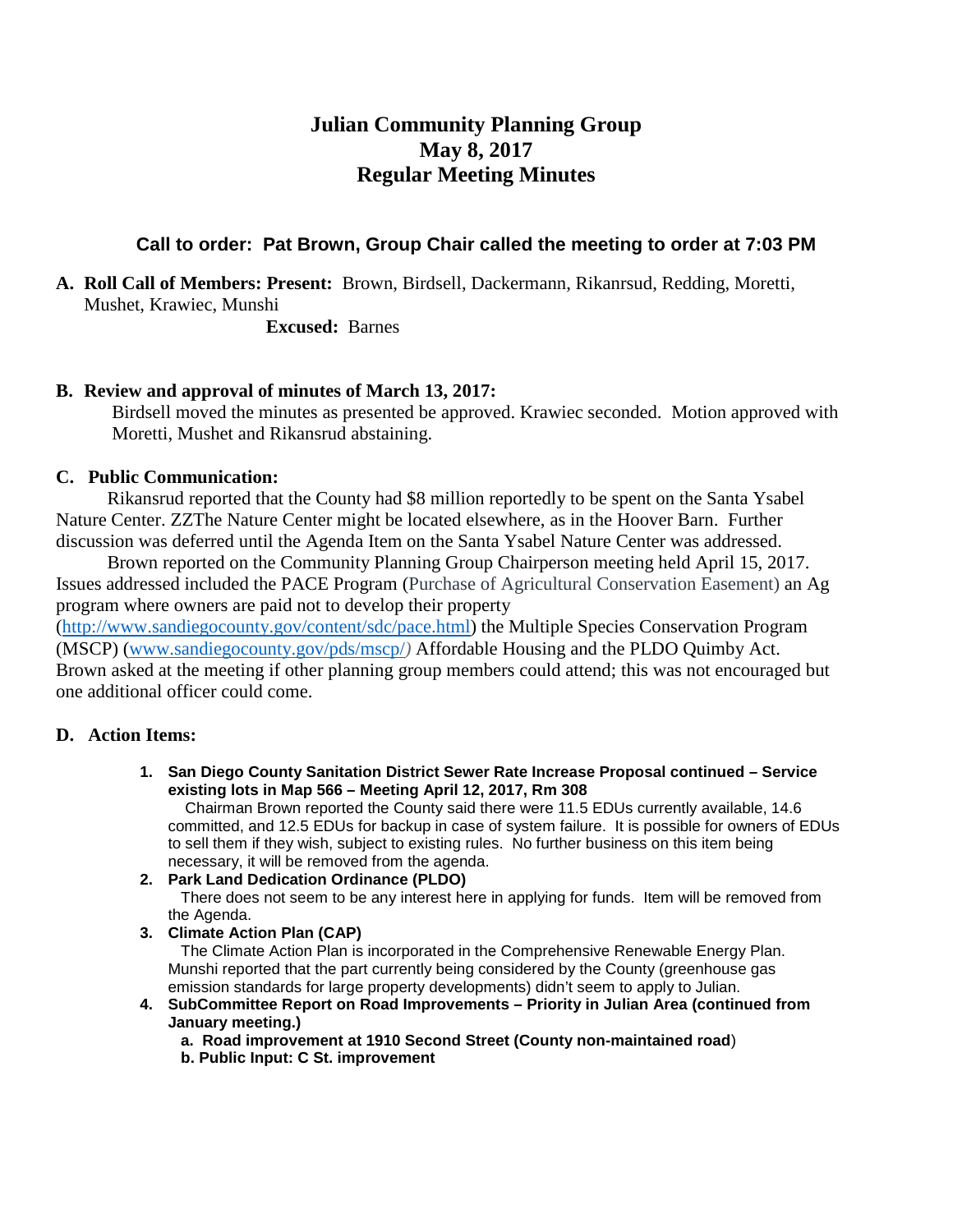Munshi reported that the committee needed to be formally constituted by the JCPG. Birdsell moved that Munshi be appointed Chair and the members include Dackermann (JCPG member), Rebecca Morales (public member), Jim Brinson (public member), Mary Brinson (public member), Hans Hollenbeck (public member) and Kelsey Rae Baillie (public member). Rikansrud seconded the motion and it was passed unanimously.

 Munshi presented a letter that the (as then unconstituted) committee had prepared on the subjects of street and road improvements in Julian. Brown made one addition. After the letter had been reviewed Birdsell moved that the letter as amended be approved and sent to Dianne Jacob. Rikansrud seconded and the motion was carried unanimously. The letter is attached to these minutes.

 Hans Hollenbeck reported that he had made a list of roads needing work, organized by priority in each of three areas surveyed. Hollenbeck also said he had talked to Peter Milligan at the County and learned that the County is in the middle of its current schedule of road improvements. After some discussion during which Redding suggested that Old Cuyamaca Road be added to the list, it was decided that a list of road repair priorities would be finalized in the next meeting after members had had a chance to survey roads and comment.

#### **5. Joel Anderson, Senator, California 38th District – Meeting to discuss issues?**

 Lyn Jarman reported that the meeting has been set for June 17 from 10:00-12:00 a.m. and will be held in the Community Room of the Julian Library. A list of possible items to discuss will be made to be approved at the next meeting and sent to the Senator's office.

#### **6. Comprehensive Renewable Energy Plan**

Nothing to report.

#### **7. Santa Ysabel Nature Center**

 Chairman Brown reported that the Nature Center had been approved. The item was discussed at length with members of the Board unanimously opposed to the plans as they had been presented. Moretti noted that she had talked to Dianne Jacob's land use planning assistant to convey her disappointment about this intrusion on open space with no results. The nitrate level in Santa Ysabel water, an ongoing concern of the SD County Department of Health and the impact on water in the area in general was noted.

#### **E. Group Business**

#### **1. Conflict of Interest**

- **(a) Minutes as a draft after review**
	- Not discussed.

#### **(b) Individual can write opinions as individual, not as a Planning Group**

Chairman Brown reported that there were two lawsuits of other Planning Groups and that members of the JCPG needed to be cognizant of their obligations under the Brown Act.

 Munshi's writing an article for the Julian News was discussed at length. All on the Board agreed that it should not appear to be an official communication of the Board's. Munshi believed it was less likely to be perceived as official if her name were not on the article, Birdsell and Moretti argued that the contrary was true. Munshi agreed to put her name on the next article.

#### **2. Announcements and correspondence received**

 The group needs to put a notice in the paper asking for volunteers to fill the vacant seat. Munshi said she would write one.

## **2. Discussion items**

#### **a. Financial Disclosure Form**

These have been completed by all on the Board. This item should be removed from the Agenda.